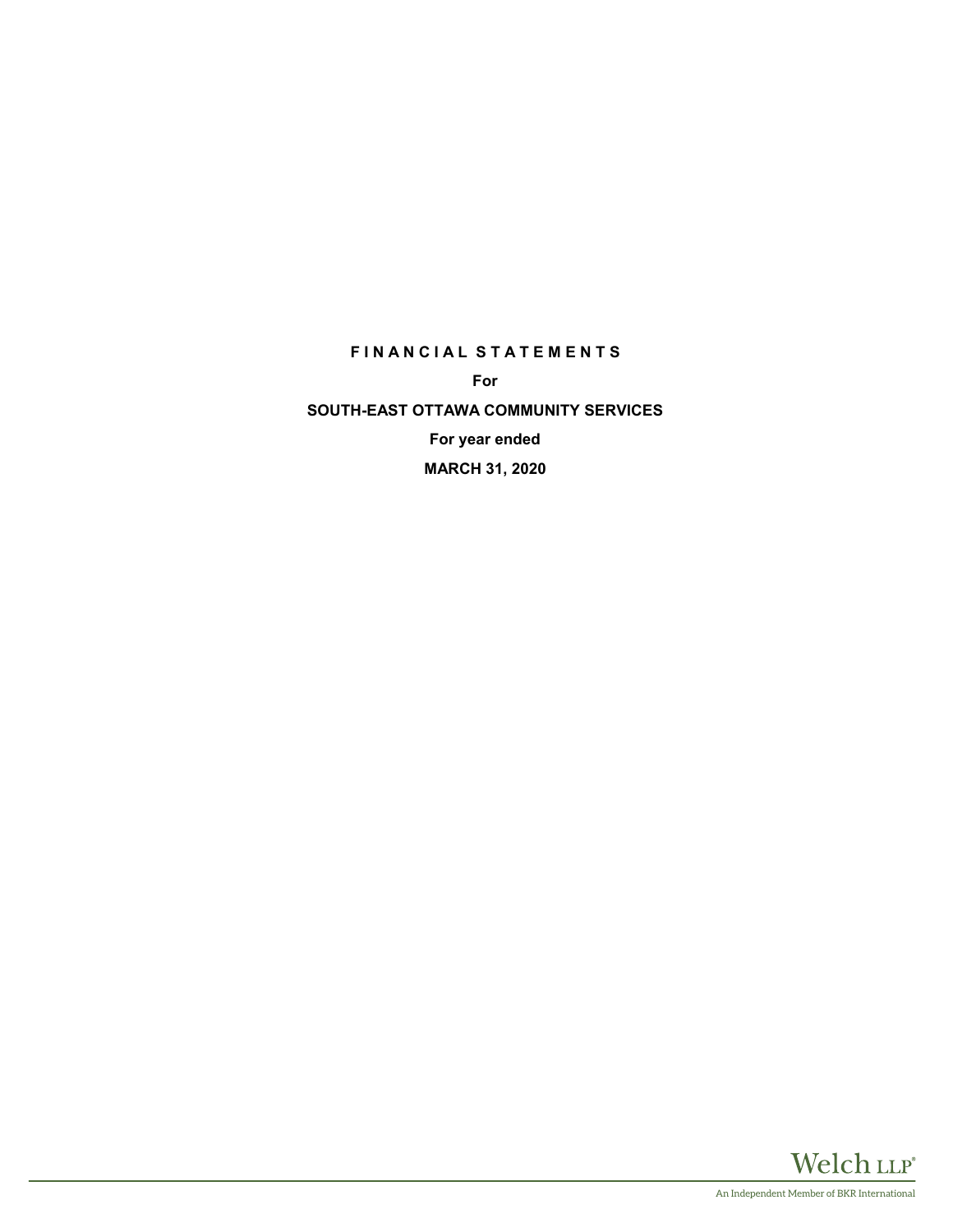# Welch LLP®

### **INDEPENDENT AUDITOR'S REPORT**

To the members of

#### **SOUTH-EAST OTTAWA COMMUNITY SERVICES**

#### *Opinion*

We have audited the financial statements of South-East Ottawa Community Services (the Centre), which comprise the statement of financial position as at March 31, 2020 and the statements of operations, fund balances and cash flows for the year then ended, and notes to the financial statements, including a summary of significant accounting policies.

In our opinion, the accompanying financial statements present fairly, in all material respects, the financial position of the Centre, as at March 31, 2020 and the results of its operations and cash flows for the year then ended in accordance with Canadian accounting standards for not-for-profit organizations.

#### *Basis of Opinion*

We conducted our audit in accordance with Canadian generally accepted auditing standards. Our responsibilities under those standards are further described in the *Auditor's Responsibilities for the Audit of the Financial Statements* section of our report. We are independent of the Centre in accordance with the ethical requirements that are relevant to our audit of the financial statements in Canada, and we have fulfilled our ethical responsibilities in accordance with these requirements. We believe that the audit evidence we have obtained is sufficient and appropriate to provide a basis for our opinion.

#### *Responsibilities of Management and Those Charged with Governance for the Financial Statements*

Management is responsible for the preparation and fair presentation of these financial statements in accordance with Canadian accounting standards for not-for-profit organizations, and for such internal control as management determines is necessary to enable the preparation of financial statements that are free from material misstatement, whether due to fraud or error.

In preparing the financial statements, management is responsible for assessing the Centre's ability to continue as a going concern, disclosing, as applicable, matters related to going concern and using the going concern basis of accounting unless management either intends to liquidate the Centre or to cease operations, or has no realistic alternative but to do so.

Those charged with governance are responsible for overseeing the Centre's financial reporting process.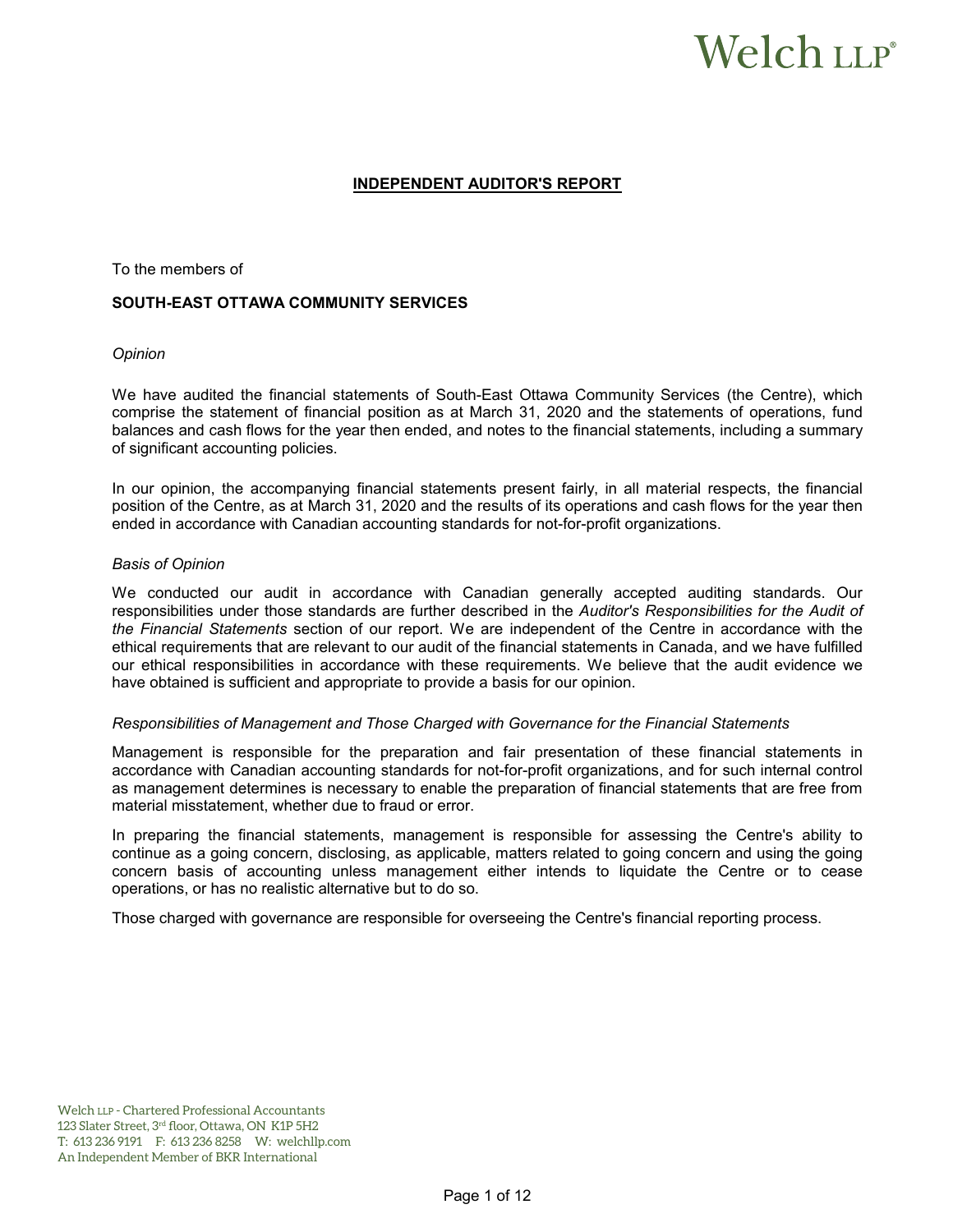#### *Auditor's Responsibilities for the Audit of the Financial Statements*

Our objectives are to obtain reasonable assurance about whether the financial statements as a whole are free from material misstatement, whether due to fraud or error, and to issue an auditor's report that includes our opinion. Reasonable assurance is a high level of assurance, but is not a guarantee that an audit conducted in accordance with Canadian generally accepted auditing standards will always detect a material misstatement when it exists. Misstatements can arise from fraud or error and are considered material if, individually or in the aggregate, they could reasonably be expected to influence the economic decisions of users taken on the basis of these financial statements.

As part of an audit in accordance with Canadian generally accepted auditing standards, we exercise professional judgment and maintain professional skepticism throughout the audit. We also:

- Identify and assess the risks of material misstatement of the financial statements, whether due to fraud or error, design and perform audit procedures responsive to those risks, and obtain audit evidence that is sufficient and appropriate to provide a basis for our opinion. The risk of not detecting a material misstatement resulting from fraud is higher than for one resulting from error, as fraud may involve collusion, forgery, intentional omissions, misrepresentations, or the override of internal control.
- Obtain an understanding of internal control relevant to the audit in order to design audit procedures that are appropriate in the circumstances, but not for the purpose of expressing an opinion on the effectiveness of the Centre's internal control.
- Evaluate the appropriateness of accounting policies used and the reasonableness of accounting estimates and related disclosures made by management.
- Conclude on the appropriateness of management's use of the going concern basis of accounting and, based on the audit evidence obtained, whether a material uncertainty exists related to events or conditions that may cast significant doubt on the Centre's ability to continue as a going concern. If we conclude that a material uncertainty exists, we are required to draw attention in our auditor's report to the related disclosures in the financial statements or, if such disclosures are inadequate, to modify our opinion. Our conclusions are based on the audit evidence obtained up to the date of our auditor's report. However, future events or conditions may cause the Centre to cease to continue as a going concern.
- Evaluate the overall presentation, structure and content of the financial statements, including the disclosures, and whether the financial statements represent the underlying transactions and events in a manner that achieves fair presentation.

We communicate with those charged with governance regarding, among other matters, the planned scope and timing of the audit and significant audit findings, including any significant deficiencies in internal control that we identify during our audit.

NelchUP

Chartered Professional Accountants Licensed Public Accountants

Ottawa, Ontario June 25, 2020.

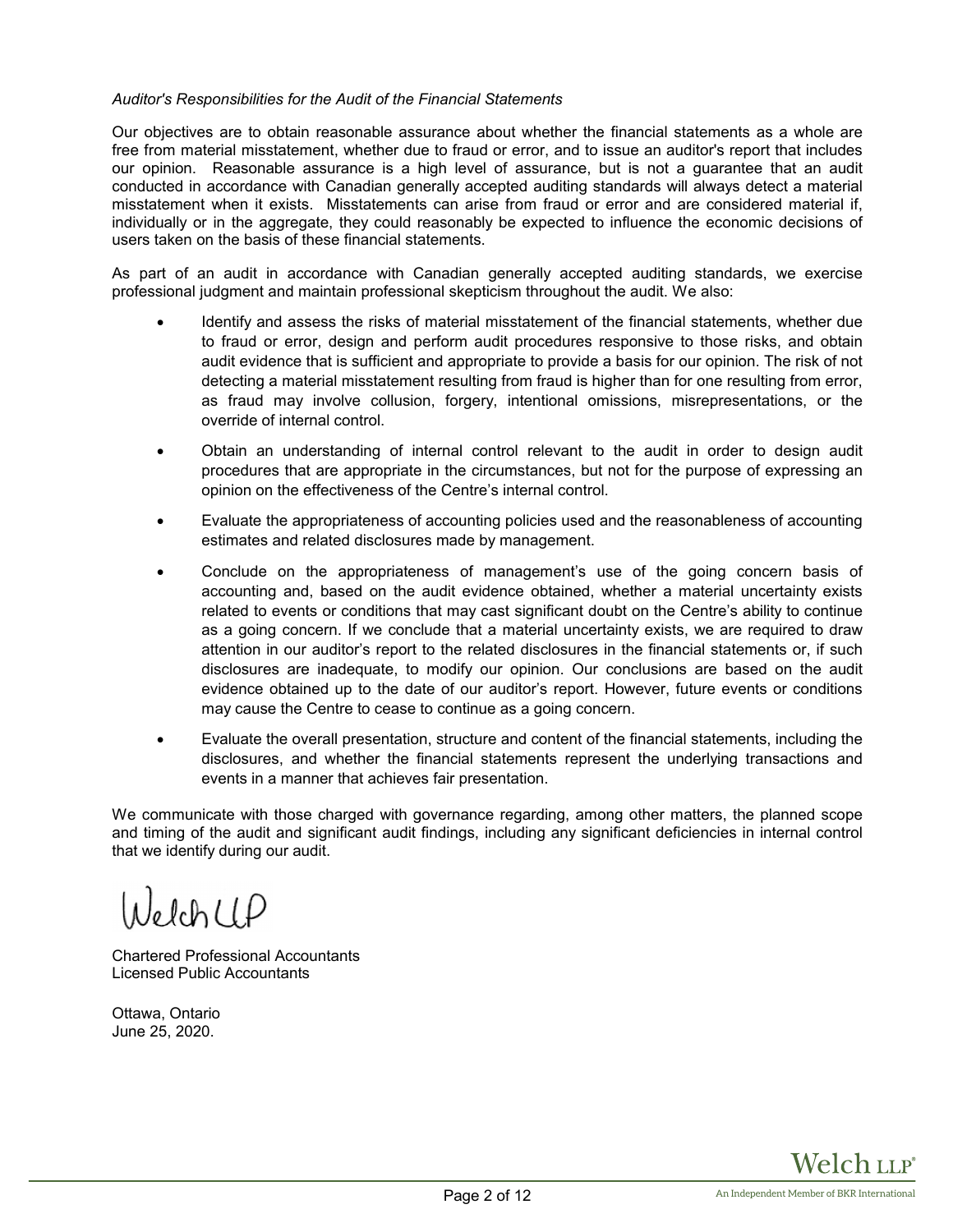## **SOUTH-EAST OTTAWA COMMUNITY SERVICES**

*(Incorporated under the laws of Ontario)*

## **STATEMENT OF FINANCIAL POSITION**

# **MARCH 31, 2020**

|                                          |             | <b>Capital Asset</b><br>Fund - |             |             |
|------------------------------------------|-------------|--------------------------------|-------------|-------------|
|                                          | Operating   | Internally                     | Mar. 31,    | Mar. 31,    |
|                                          | Fund        | Restricted                     | 2020        | 2019        |
| <b>ASSETS</b>                            |             |                                |             |             |
| <b>CURRENT ASSETS</b>                    |             |                                |             |             |
| Cash and cash equivalents                | \$4,328,750 | \$                             | \$4,328,750 | \$3,141,209 |
| Accounts receivable - note 4             | 436,487     |                                | 436,487     | 168,210     |
| Prepaid expenses                         | 583,696     |                                | 583,696     | 573,958     |
|                                          | 5,348,933   |                                | 5,348,933   | 3,883,377   |
| <b>CAPITAL ASSETS - note 5</b>           |             | 54,495                         | 54,495      | 78,463      |
|                                          | \$5,348,933 | \$<br>54,495                   | \$5,403,428 | \$3,961,840 |
| <b>LIABILITIES AND FUND BALANCES</b>     |             |                                |             |             |
| <b>CURRENT LIABILITIES</b>               |             |                                |             |             |
| Accounts payable and accrued liabilities | \$1,957,689 | \$                             | \$1,957,689 | \$1,043,953 |
| Government remittances payable           | 79,076      |                                | 79,076      | 89,015      |
| Repayable to funders - note 6            | 878,908     |                                | 878,908     | 420,184     |
| Deferred contributions - note 7          | 1,201,960   |                                | 1,201,960   | 1,098,925   |
|                                          | 4,117,633   |                                | 4,117,633   | 2,652,077   |
| <b>DEFERRED CAPITAL GRANTS - note 5</b>  |             | 54,495                         | 54,495      | 78,463      |
|                                          | 4,117,633   | 54,495                         | 4,172,128   | 2,730,540   |
| <b>FUND BALANCES</b>                     |             |                                |             |             |
| Appropriated - internally restricted     | 490,000     |                                | 490,000     | 490,000     |
| Operating - unrestricted                 | 741,300     |                                | 741,300     | 741,300     |
|                                          | 1,231,300   |                                | 1,231,300   | 1,231,300   |
|                                          | \$5,348,933 | 54,495<br>S                    | \$5,403,428 | \$3,961,840 |

Approved:

Coferator President

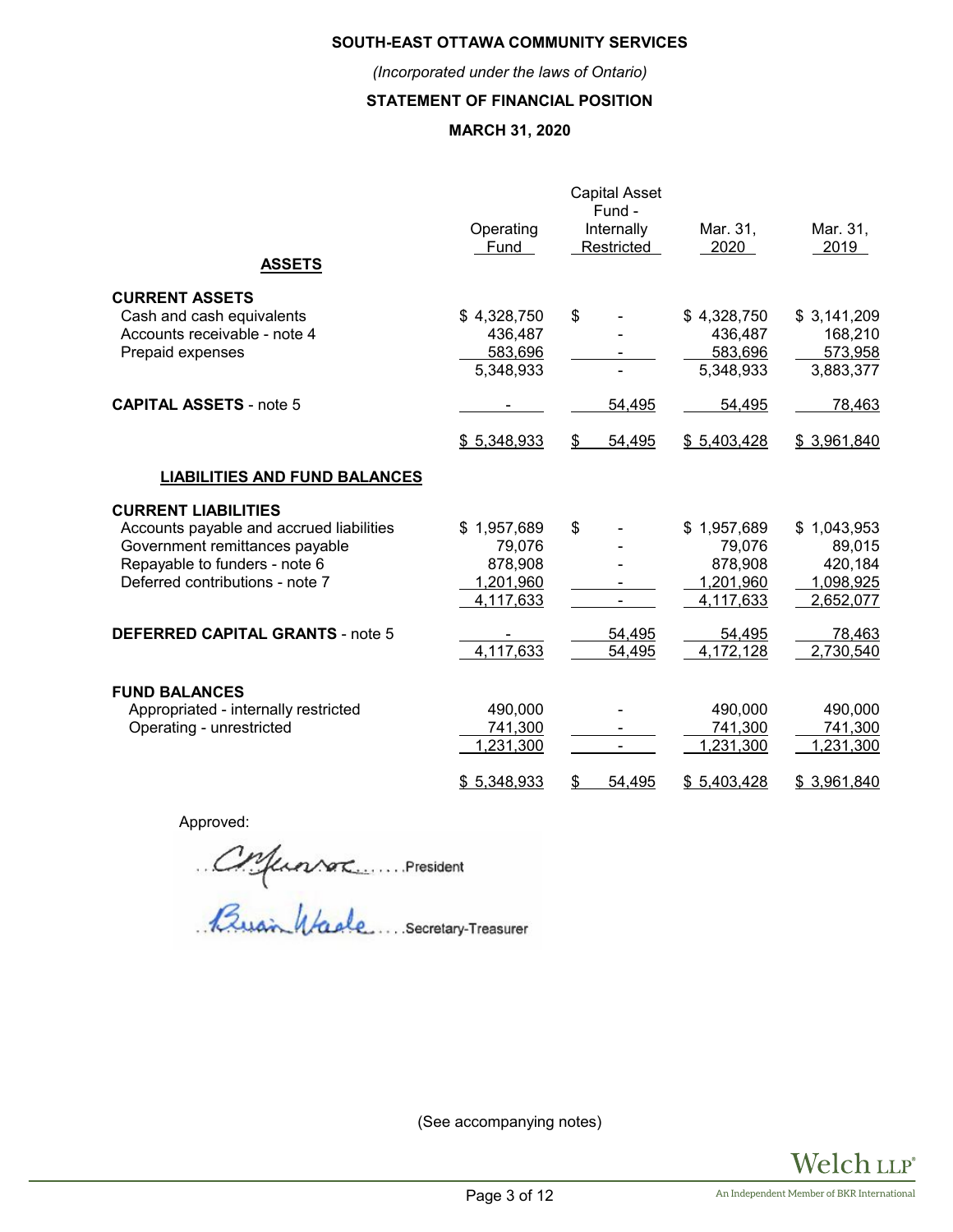## **SOUTH-EAST OTTAWA COMMUNITY SERVICES**

# **STATEMENT OF OPERATIONS**

### **YEAR ENDED MARCH 31, 2020**

|                                                |                | <b>Capital Asset</b><br>Fund - |              |              |
|------------------------------------------------|----------------|--------------------------------|--------------|--------------|
|                                                | Operating      | Internally                     | Mar. 31,     | Mar. 31,     |
| <b>Revenue</b>                                 | Fund           | Restricted                     | 2020         | 2019         |
| Grants and contributions                       |                |                                |              |              |
| Government of Ontario - Ministry of Health and |                |                                |              |              |
| Long-Term Care, Community Health Branch        | \$18,165,803   | \$                             | \$18,165,803 | \$16,616,230 |
| Government of Ontario - Champlain              |                |                                |              |              |
| Local Health Integration Network               | 8,136,589      |                                | 8,136,589    | 8,135,829    |
| Government of Ontario - other                  | 44,657         |                                | 44,657       | 43,925       |
| <b>Federal Government</b>                      | 107,314        |                                | 107,314      | 147,859      |
| <b>Municipal Government</b>                    | 2,243,037      |                                | 2,243,037    | 2,191,111    |
| Other                                          | 248,804        |                                | 248,804      | 294,335      |
| Interest                                       | 180,910        |                                | 180,910      | 117,526      |
| Fundraising                                    | 67,889         |                                | 67,889       | 66,368       |
| Amortization of deferred grants                | $\blacksquare$ | 23,968                         | 23,968       | 57,310       |
| Miscellaneous                                  | 219,151        |                                | 219,151      | 184,394      |
|                                                | 29,414,154     | 23,968                         | 29,438,122   | 27,854,887   |
| <b>Expenses</b>                                |                |                                |              |              |
| Operational                                    |                |                                |              |              |
| Salaries and benefits                          | 6,094,590      |                                | 6,094,590    | 6,257,851    |
| Materials, supplies and services               | 2,413,870      |                                | 2,413,870    | 2,388,539    |
| Administrative                                 |                |                                |              |              |
| Salaries and benefits                          | 1,101,942      |                                | 1,101,942    | 1,012,773    |
| Materials, supplies and services               | 715,624        |                                | 715,624      | 635,422      |
| Occupancy                                      | 666,760        |                                | 666,760      | 707,494      |
| Midwifery program costs                        | 17,277,627     |                                | 17,277,627   | 15,798,740   |
| Non-recurring                                  | 200,299        |                                | 200,299      | 40,812       |
| Amortization of capital assets                 |                | 23,968                         | 23,968       | 57,310       |
|                                                | 28,470,712     | 23,968                         | 28,494,680   | 26,898,941   |
| Net revenue before items below                 | 943,442        |                                | 943,442      | 955,946      |
| <b>Transferred to deferred contributions</b>   | (205, 873)     |                                | (205, 873)   | (48, 640)    |
| <b>Administrative recoveries</b>               | 48,158         |                                | 48,158       |              |
| Repaid to funder in year                       |                |                                |              | (500,000)    |
| Amount repayable to funders                    | (785, 727)     |                                | (785, 727)   | (406, 589)   |
| Net revenue                                    | \$             | \$                             | \$           | 717<br>\$    |

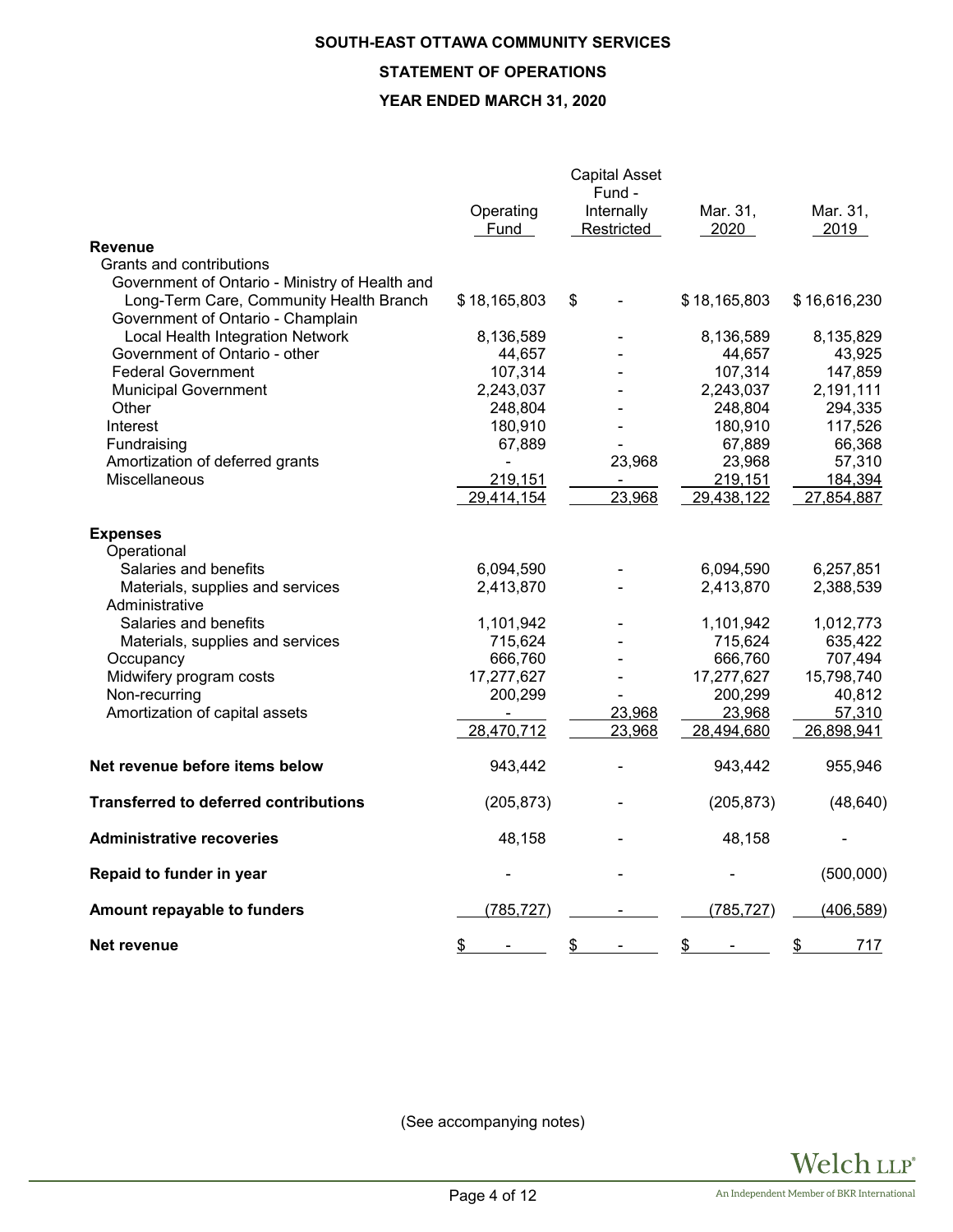## **SOUTH-EAST OTTAWA COMMUNITY SERVICES**

# **STATEMENT OF FUND BALANCES**

#### **YEAR ENDED MARCH 31, 2020**

| <b>APPROPRIATED - internally restricted</b><br>Contingencies                                                                        | 2020             | 2019                   |
|-------------------------------------------------------------------------------------------------------------------------------------|------------------|------------------------|
| Balance, beginning and end of year                                                                                                  | 100,000<br>\$    | 100,000<br>\$          |
| Special repairs and maintenance<br>Balance, beginning and end of year                                                               | 100,000          | 100,000                |
| Innovative programs and services<br>Balance, beginning and end of year                                                              | 85,000           | 85,000                 |
| Supplementary funding for programs and services<br>Balance, beginning and end of year                                               | 115,000          | 115,000                |
| Staff and board insurance<br>Balance, beginning and end of year                                                                     | 30,000           | 30,000                 |
| Electronic medical records transition<br>Balance, beginning of year<br><b>Transferred from General Fund</b><br>Balance, end of year | 60,000<br>60,000 | 60,000<br>60,000       |
| Total, end of year                                                                                                                  | 490,000<br>\$    | 490,000<br>\$          |
| <b>OPERATING - unrestricted</b><br>Balance, beginning of year                                                                       | \$<br>741,300    | 800,583<br>\$          |
| Net revenue<br>Transferred to Electronic medical records transition fund                                                            |                  | 717<br><u>(60,000)</u> |
| Balance, end of year                                                                                                                | 741,300<br>S     | 741,300<br>S           |

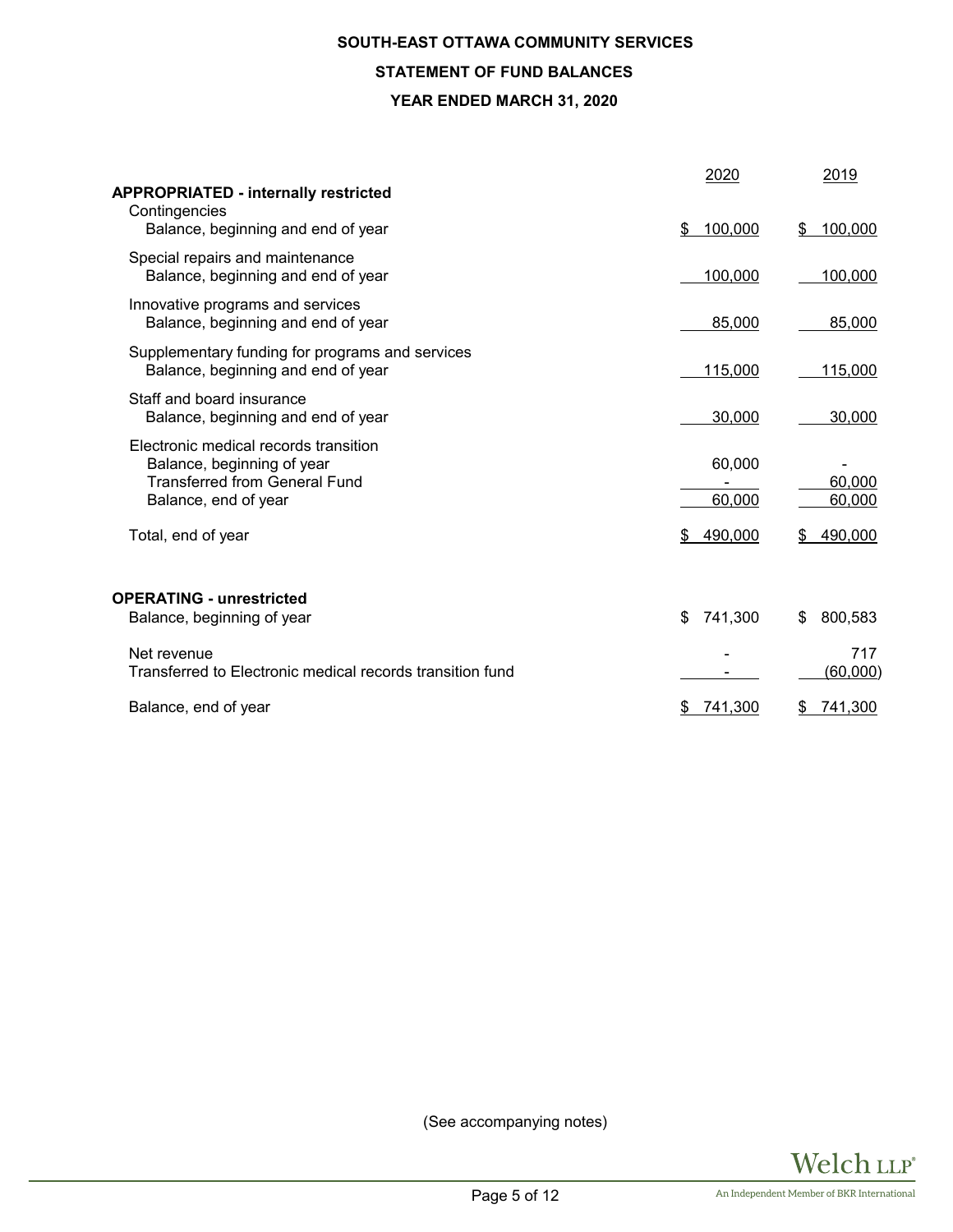# **SOUTH-EAST OTTAWA COMMUNITY SERVICES STATEMENT OF CASH FLOWS YEAR ENDED MARCH 31, 2020**

|                                                         | 2020                  | 2019                   |
|---------------------------------------------------------|-----------------------|------------------------|
| <b>CASH PROVIDED (USED)</b>                             |                       |                        |
| <b>Operations</b>                                       |                       |                        |
| Net revenue                                             | \$                    | \$<br>717              |
| Add items not affecting cash:                           |                       |                        |
| Amortization of capital assets                          | 23,968                | 57,310                 |
| Amortization of deferred grants                         | (23,968)              | (57, 310)              |
|                                                         |                       | 717                    |
| Changes in non-cash operating items:                    |                       |                        |
| Accounts receivable                                     | (268, 277)            | 1,496                  |
| Prepaid expenses                                        | (9,738)               | (681)                  |
| Accounts payable and accrued liabilities                | 913,736               | 301,645                |
| Government remittances payable                          | (9,939)               | 8,365                  |
|                                                         | 625,782               | 311,542                |
|                                                         |                       |                        |
| <b>Investing activities</b>                             |                       |                        |
| Purchase of capital assets                              |                       | (59, 073)              |
| <b>Financing activities</b>                             |                       |                        |
| Contributions received for capital assets               |                       | 59,073                 |
| Repayable to funders                                    | 458,724               | (203, 761)             |
| Deferred contributions                                  | 103,035               | 127,889                |
|                                                         | 561,759               | (16, 799)              |
|                                                         |                       |                        |
| <b>INCREASE IN CASH</b>                                 | 1,187,541             | 235,670                |
|                                                         |                       |                        |
| CASH AND CASH EQUIVALENTS AT BEGINNING OF YEAR          | 3,141,209             | 2,905,539              |
| CASH AND CASH EQUIVALENTS AT END OF YEAR                | \$4,328,750           | \$3,141,209            |
|                                                         |                       |                        |
|                                                         |                       |                        |
| CASH AND CASH EQUIVALENTS IS COMPRISED OF THE FOLLOWING |                       |                        |
| Cash<br>Term deposits                                   | \$4,256,351<br>72,399 | \$3,014,128<br>127,081 |
|                                                         |                       |                        |
|                                                         | \$4,328,750           | \$3,141,209            |

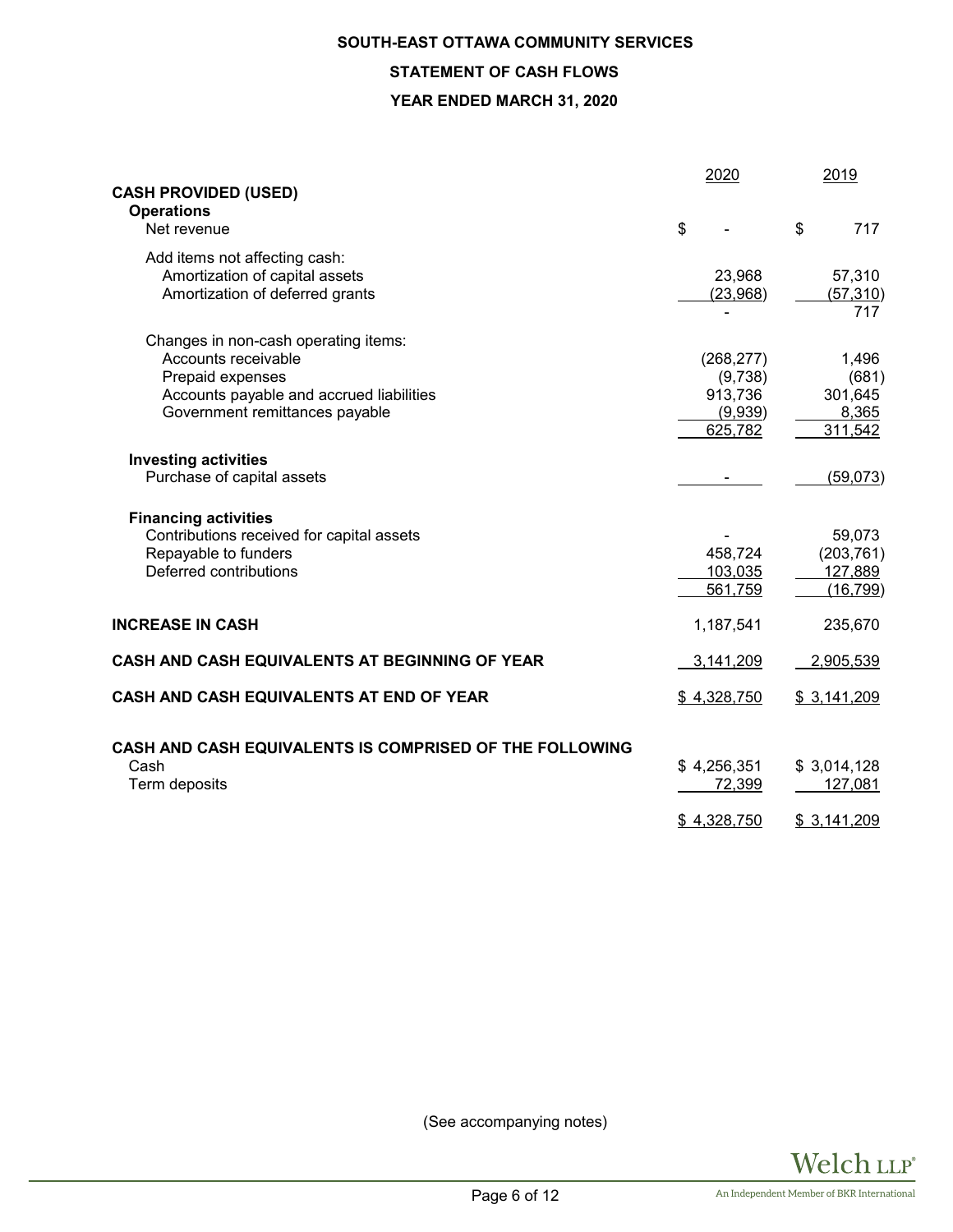# 1. **PURPOSE OF THE ORGANIZATION**

The South-East Ottawa Community Services operates under the name South-East Ottawa Community Health Centre. The Centre works with community members to meet the challenge of change, to be sensitive to community needs when addressing social and health issues and to promote the holistic wellbeing of individuals by providing opportunities for people to empower themselves and reach their full potential as community members.

The Centre was incorporated by Letters Patent on March 8, 1985 under the laws of the Province of Ontario as a non-profit charitable organization without share capital.

#### 2. **SIGNIFICANT ACCOUNTING POLICIES**

These financial statements have been prepared in accordance with Canadian accounting standards for not-for-profit organizations and consist of the following significant accounting policies:

#### *Fund accounting*

The Operating Fund accounts for the Centre's program delivery and administrative activities. Costs of operating the Centre are financed primarily by the Province of Ontario through the Champlain Local Health Integration Network and the Ministry of Health and Long-Term Care.

The appropriated fund balance is comprised of the following funds:

*Contingencies Fund* - funds are available on a one-time basis, with Board approval, to address unforeseen expenditures.

*Special Repairs and Maintenance Fund* - funds are available on a one-time basis, with Board approval, to address maintenance and repair of owned capital assets including premises, equipment and furnishings, etc.

*Innovative Programs and Services Fund* - funds are available on a one-time basis, with Board approval, to "seed" new or innovative projects which otherwise have no funding stream identified or available but which would nevertheless strengthen the organization's services and/or resource. Funds may be accessed to "pilot" or otherwise demonstrate efficacy of an innovative approach to service delivery or resource development, preparatory to developing funding proposals to other potential sources.

*Supplementary Funding for Programs and Services Fund* - funds are available on a one-time basis, with Board approval, to enable immediate enhancement of a program or service or to sustain a program or service with the understanding that funds from other sources will be shortly forthcoming. These funds will "bridge" to sustainable funding from other sources.

*Staff and Board Insurance Fund* - funds are available on a one-time basis, with Board approval, to protect the staff and board members of South-East Ottawa Community Services for a period of three years after such time as the Centre ceases operations.

*The Capital Asset Fund* - reports the assets, liabilities, revenues and expenses related to the Centre's capital assets.

*Electronic Medical Records Transition Fund* - funds are available on a one-time basis, with Board approval, to address the excess costs associated with the transition to the new electronic health records software. These funds will cover expenditures not covered in the surpluses in the operating budget.

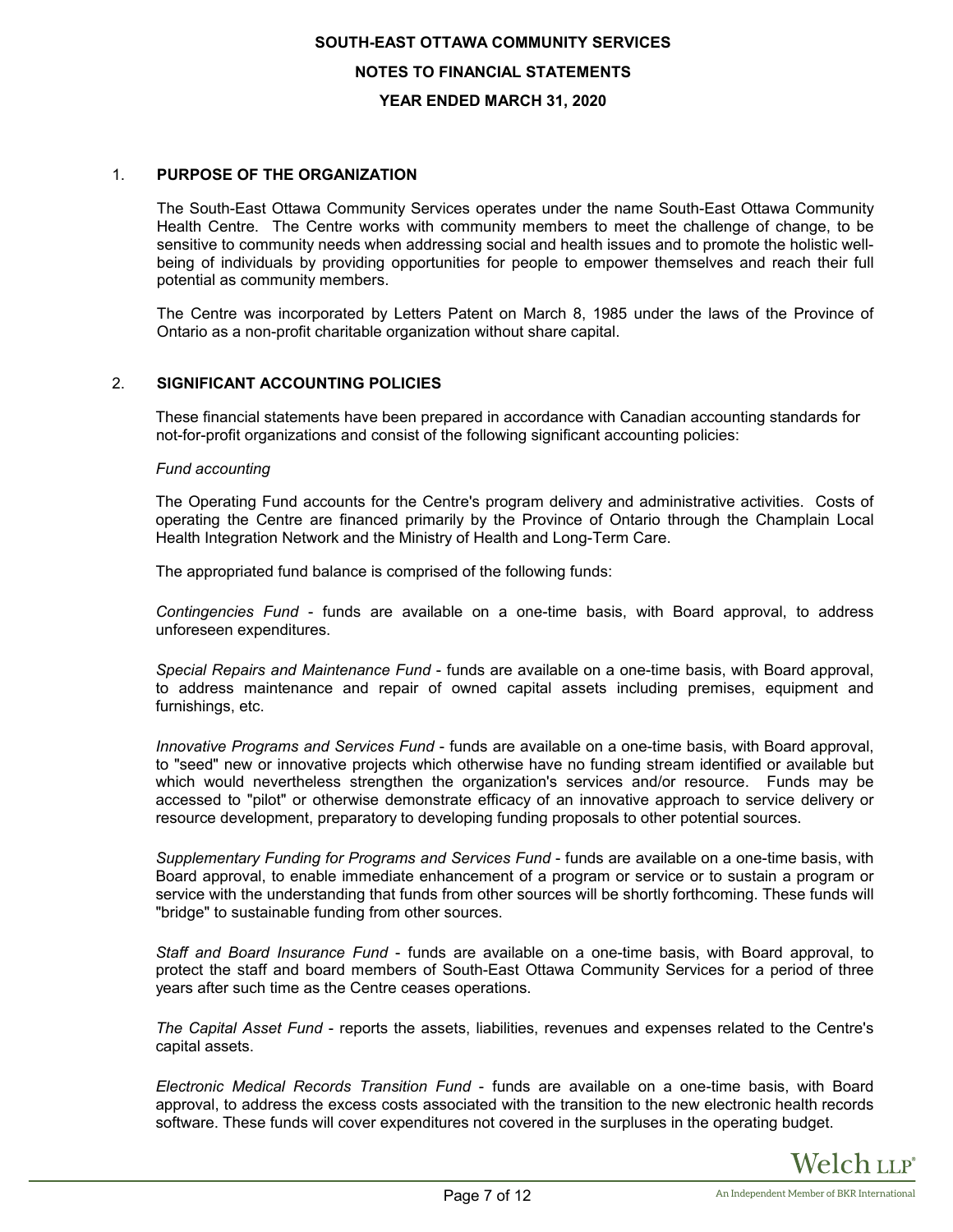### 2. **SIGNIFICANT ACCOUNTING POLICIES** - Cont'd.

#### *Revenue recognition*

The Centre follows the deferral method of accounting for grant revenues. Grants are recognized as revenue in the year in which the related expenses are incurred. Donations and memberships are recorded when received.

The Centre receives the majority of funds from the Champlain Local Health Integrated Network (CLHIN), Ministry of Health and Long-Term Care, Community Health Branch for the Province of Ontario (MOHLTC) and the City of Ottawa. Unless specifically permitted to be used in a future period, the net revenue is subject to refund to the funders.

#### *Financial instruments*

The Centre's financial assets and liabilities are initially recognized at fair value. All financial instruments, except for cash and cash equivalents, are subsequently measured at cost or amortized cost. Cash and cash equivalents are subsequently recognized at fair value.

#### *Cash and cash equivalents*

Cash and cash equivalents include short-term investments in term deposits which are generally held for periods up to one year.

#### *Capital assets, deferred grants and amortization*

Capital assets are stated at acquisition cost. Grants and donations received specifically for the acquisition of capital assets are deferred. Amortization of both capital assets and deferred grants is provided, at the following annual rates, with one-half year amortization taken in the year of acquisition:

| Leasehold improvements      | - over length of lease |
|-----------------------------|------------------------|
| Furniture and equipment     | - 20% straight line    |
| Computer equipment          | - 33% straight line    |
| Telecommunication equipment | - 20% straight line    |
| Automotive equipment        | - 20% straight line    |

#### *Contributed services*

A large number of volunteers contribute a significant number of hours per year to assist the Centre in carrying out its service delivery activities. Because of the difficulty in determining their fair value, contributed services are not recognized in the financial statements.

#### *Use of estimates*

The preparation of financial statements in conformity with Canadian accounting standards for not-forprofit organizations requires management to make estimates and assumptions that affect the reported amounts of assets and liabilities and disclosure of contingent assets and liabilities at the date of the financial statements and the reported amounts of revenues and expenses during the reporting period. Actual results could differ from these estimates.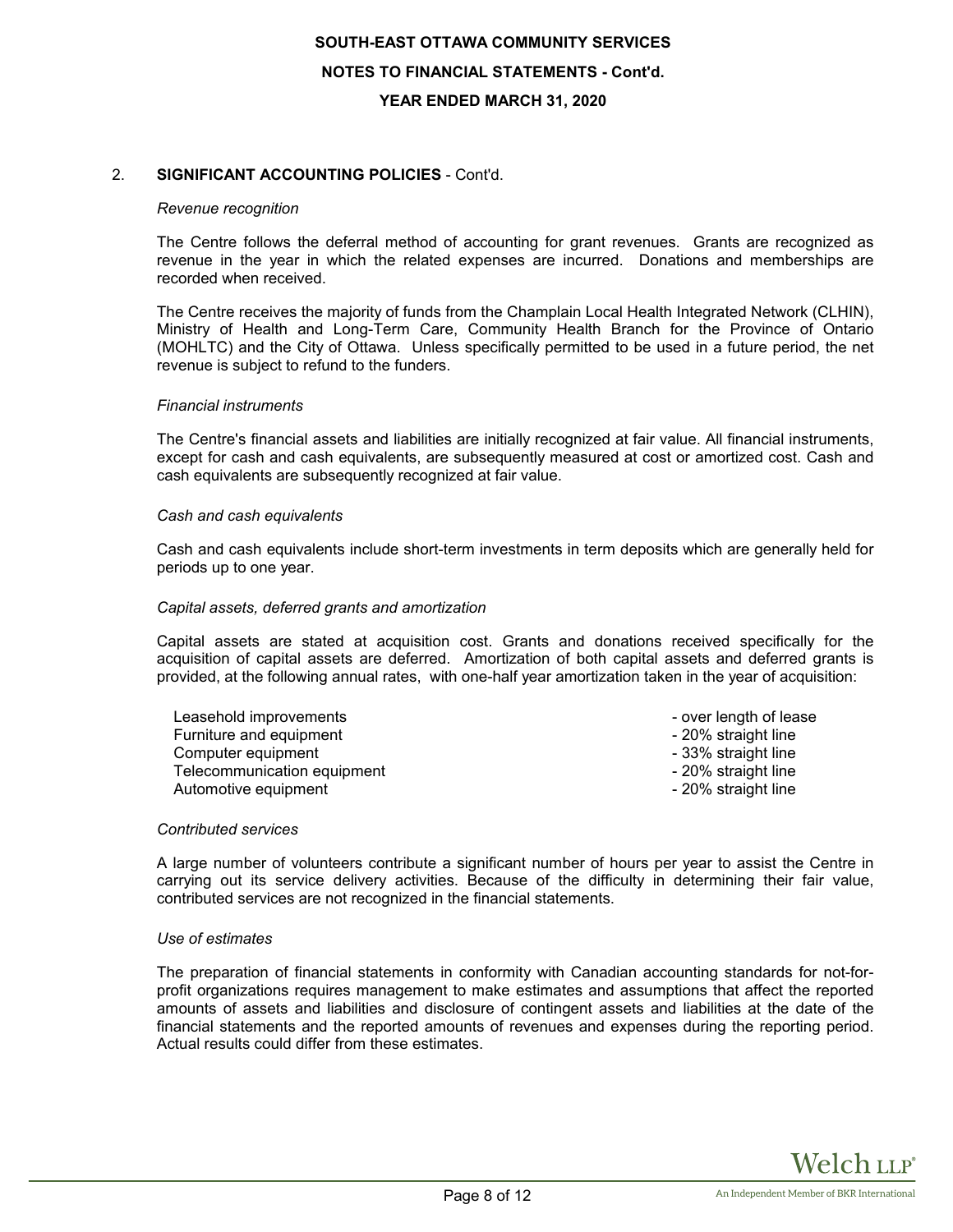#### 3. **FINANCIAL INSTRUMENTS**

The Centre is exposed to various risks through its financial instruments. The following analysis provides a measure of the Centre's risk exposure and concentrations.

The Centre does not use derivative financial instruments to manage its risks.

The Centre's financial instruments are subject to the following risks, substantially unchanged from the prior year unless otherwise noted:

#### *Credit risk*

The Centre is exposed to credit risk resulting from the possibility that parties may default on their financial obligations. The Centre's maximum exposure to credit risk is the sum of the carrying value of its cash and cash equivalents and its accounts receivable. The Centre's cash and cash equivalents are deposited with a Canadian chartered bank and as a result, management believes the risk of loss on these items to be remote. The Centre manages its credit risk by reviewing accounts receivable aging monthly and following up on outstanding amounts. Management believes that all accounts receivable at year end will be collected.

#### *Liquidity risk*

Liquidity risk is the risk that the Centre cannot meet a demand for cash or fund its obligations as they become due. The Centre meets its liquidity requirements by preparing and monitoring detailed forecasts of cash flows from operations, anticipated investing and financing activities and holding assets that can be readily converted into cash.

#### *Market risk*

Market risk is the risk that the fair value or future cash flows of a financial instrument will fluctuate because of changes in market prices. Market risk is comprised of currency risk, interest rate risk and other price risk.

#### i) *Currency risk*

Currency risk refers to the risk that the fair value of instruments or future cash flows associated with the instruments will fluctuate relative to the Canadian dollar due to changes in foreign exchange rates.

The Centre's financial instruments are all denominated in Canadian dollars and it transacts primarily in Canadian dollars. As a result, management does not believe it is exposed to significant currency risk.

ii) *Interest rate risk*

Interest rate risk refers to the risk that the fair value of financial instruments or future cash flows associated with the instruments will fluctuate due to changes in market interest rates.

The Centre is exposed to interest rate risk due to its investment in term deposits, however, this risk is not significant because it does not have any interest bearing liabilities.

iii) *Other price risk*

Other price risk refers to the risk that the fair value of financial instruments or future cash flows associated with the instruments will fluctuate because of the changes in market prices (other than those arising from currency risk or interest rate risk), whether those changes are caused by factors specific to the individual instrument or its issuer or factors affecting all similar instruments traded in the market.

The Centre is not exposed to other price risk as it does not have investments in publicly traded securities.

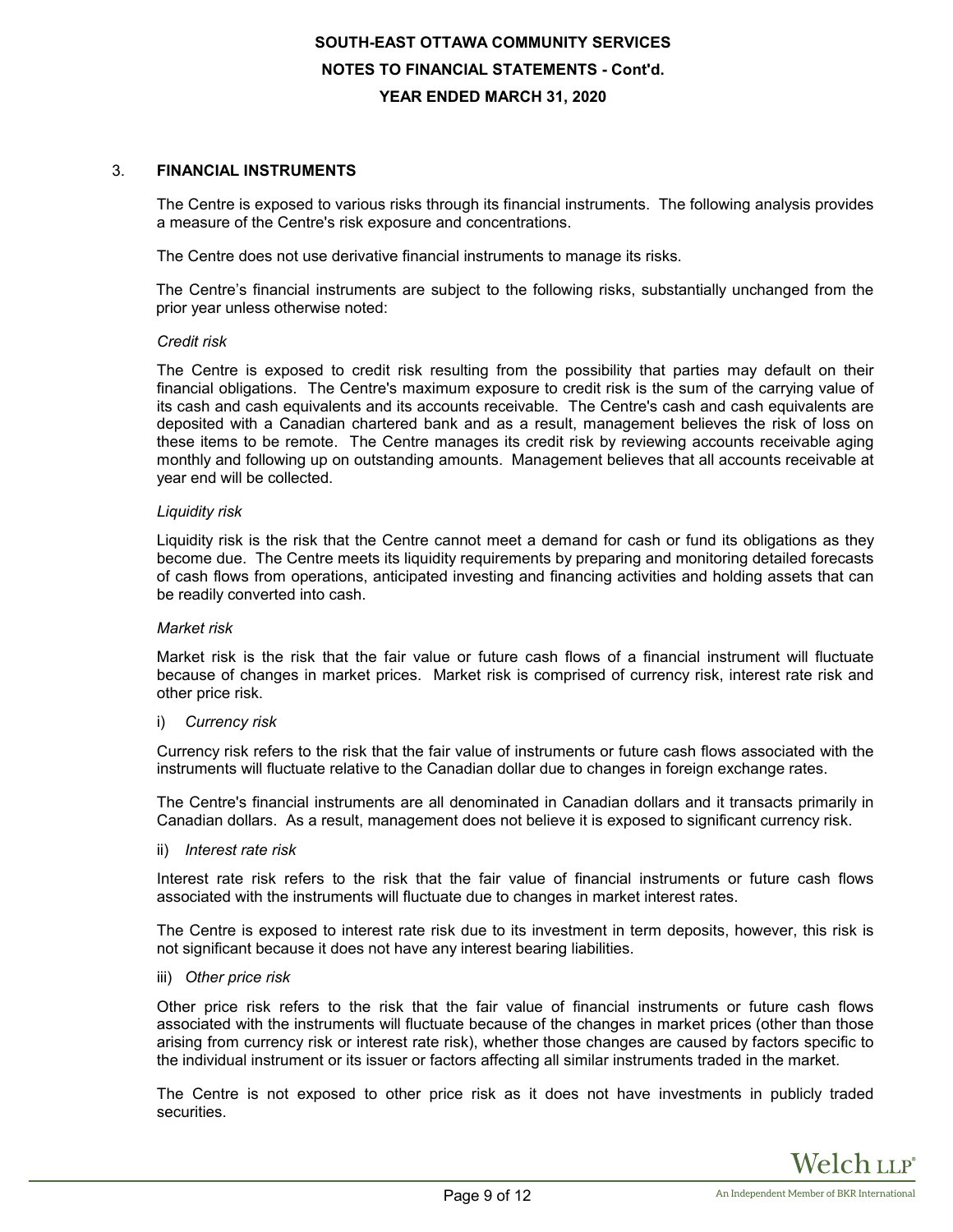# 4. **ACCOUNTS RECEIVABLE**

Accounts receivable consists of the following:

| ັ                                                                            | 2020                      | <u>2019</u>                     |
|------------------------------------------------------------------------------|---------------------------|---------------------------------|
| Accounts receivable<br><b>HST</b> receivable<br>Employee advances receivable | 165.559<br>270,716<br>212 | \$<br>87,889<br>74.971<br>5,350 |
|                                                                              | 436.487                   | 168.210                         |

# 5. **CAPITAL ASSETS**

Capital assets consist of the following:

|                                                                             |    | 2020          |    |              |    | 2019          |    |              |  |
|-----------------------------------------------------------------------------|----|---------------|----|--------------|----|---------------|----|--------------|--|
|                                                                             |    | Accumulated   |    |              |    |               |    | Accumulated  |  |
|                                                                             |    | Cost          |    | amortization |    | Cost          |    | amortization |  |
| Leasehold improvements                                                      | \$ | 912.169       | \$ | 912.170      | \$ | 912.169       | \$ | 912.169      |  |
| Furniture and equipment                                                     |    | 47.891        |    | 20.037       |    | 61.935        |    | 29.777       |  |
| Computer equipment                                                          |    | 148.901       |    | 122,259      |    | 148.901       |    | 102,596      |  |
| Telecommunication equipment                                                 |    | 116,880       |    | 116,880      |    | 116,880       |    | 116,880      |  |
|                                                                             |    | 1,225,841     |    | \$1,171,346  |    | 1,239,885     |    | \$1,161,422  |  |
| Accumulated amortization                                                    |    | (1, 171, 346) |    |              |    | (1, 161, 422) |    |              |  |
|                                                                             | \$ | 54,495        |    |              | S  | 78,463        |    |              |  |
| Deferred capital grants and donations related to capital assets consist of: |    |               |    |              |    |               |    |              |  |
|                                                                             |    |               |    |              |    |               |    |              |  |

| Balance, beginning of year                                       | 78.463   |
|------------------------------------------------------------------|----------|
| Less:                                                            |          |
| Amortization of deferred contributions related to capital assets | (23,968) |
| Balance, end of year                                             | 54.495   |

## 6. **REPAYABLE TO FUNDERS**

| Champlain Local Health Integration Network | <b>Balance</b><br>beginning<br>of year | Increase<br>due to<br>operations<br>(recovered) | Balance,<br>end<br>of year |  |  |
|--------------------------------------------|----------------------------------------|-------------------------------------------------|----------------------------|--|--|
| <b>Health Centre</b>                       |                                        |                                                 |                            |  |  |
| 2017-18                                    | \$<br>13,595                           | \$<br>(13, 595)                                 | \$                         |  |  |
| 2018-19                                    | 93,181                                 |                                                 | 93,181                     |  |  |
|                                            | 106,776                                | (13, 595)                                       | 93,181                     |  |  |
| Ministry of Health and Long-Term Care,     |                                        |                                                 |                            |  |  |
| <b>Community Health Branch</b>             |                                        |                                                 |                            |  |  |
| Midwifery                                  |                                        |                                                 |                            |  |  |
| 2018-19                                    | 278,240                                | (278,240)                                       |                            |  |  |
| 2019-20                                    |                                        | 695,055                                         | 695,055                    |  |  |
|                                            | 278,240                                | 416,815                                         | 695,055                    |  |  |
| City of Ottawa                             |                                        |                                                 |                            |  |  |
| 2018-19                                    | 35,168                                 | (35, 168)                                       |                            |  |  |
| 2019-20                                    |                                        | 90,672                                          | 90,672                     |  |  |
|                                            | 35,168                                 | 55,504                                          | 90,672                     |  |  |
| Total repayable to funders                 | 420,184                                | 458,724                                         | 878,908<br>S               |  |  |
|                                            |                                        |                                                 |                            |  |  |

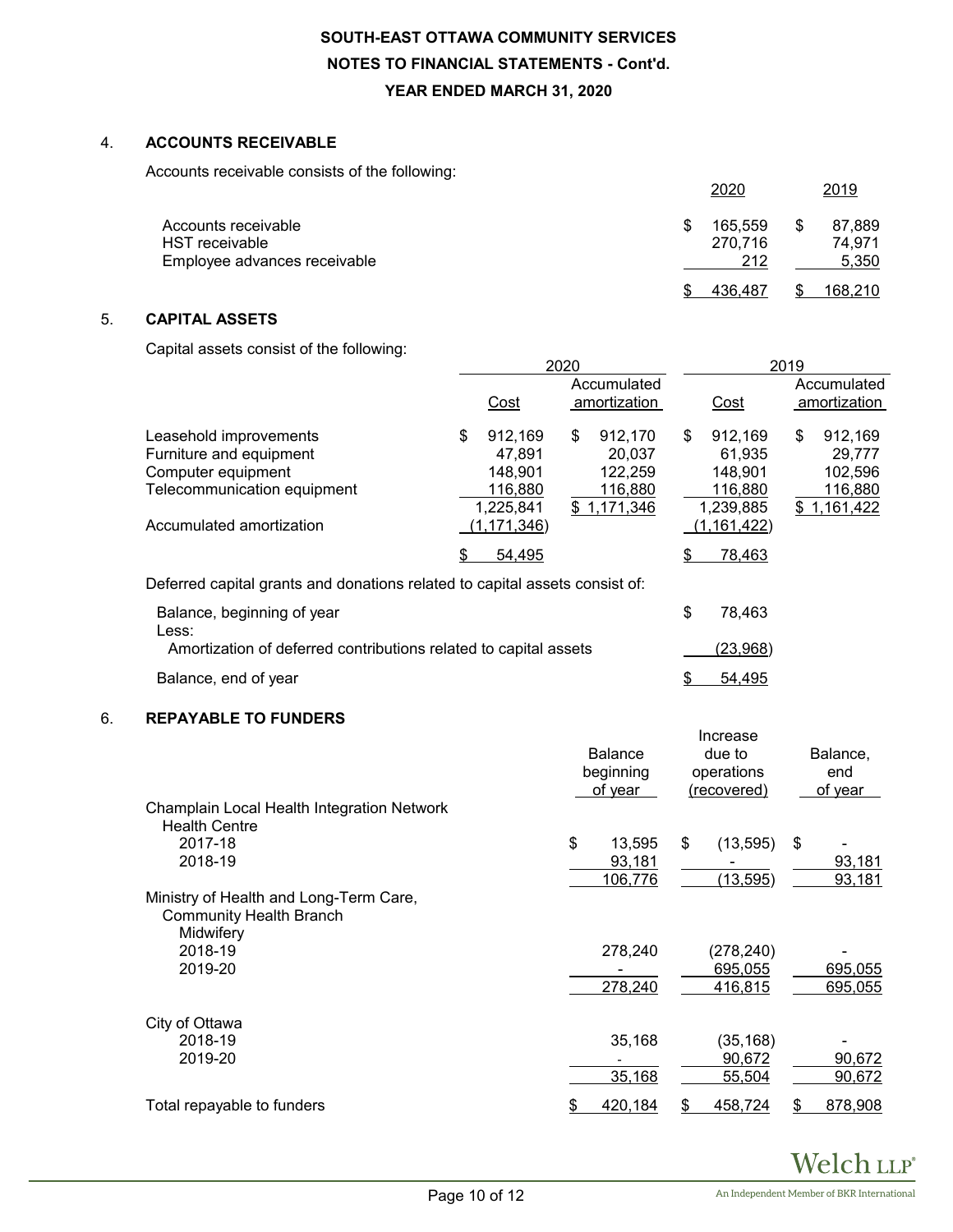#### 7. **GRANTS AND CONTRIBUTIONS**

|                                                                                                                         | Deferred<br>contributions,<br>beginning | Funds<br>received            | Funds<br>transferred<br>to revenue   | Transfers/<br>repayments<br>during<br>year | Deferred<br>contributions,<br>end<br>of year |
|-------------------------------------------------------------------------------------------------------------------------|-----------------------------------------|------------------------------|--------------------------------------|--------------------------------------------|----------------------------------------------|
| Government of Ontario                                                                                                   |                                         |                              |                                      |                                            |                                              |
| Ministry of Health and Long Term Care,<br>Ontario Midwifery Program (OMP)<br>Champlain Local Health Integration network | \$<br>518,001                           | 17,844,657<br>S<br>8,136,589 | $$$ (17,844,657) \$<br>(8, 136, 589) |                                            | \$<br>518,001                                |
| Champlain Local Health Integration network<br>Referred in - Jewish Family Services                                      |                                         | 44,657                       | (44, 657)                            |                                            |                                              |
| Ministry of Health and Long Term Care,<br>Health system information                                                     |                                         | 200,000                      | (200,000)                            | 200,000                                    | 200,000                                      |
| Ministry of Health and Long-Term Care<br><b>Transfer Payment Agency</b><br>Ministry of Health and Long-Term Care        |                                         | 121,146                      | (121, 146)                           |                                            |                                              |
| Ministry of Health and Long-Term Care<br><b>Community Health Branch</b>                                                 | 33,721<br>551,722                       | 26,347,049                   | (26, 347, 049)                       | 200,000                                    | 33,721<br>751,722                            |
| Government of Canada<br>Canada Works Program                                                                            |                                         | 17,675                       | (17, 675)                            |                                            |                                              |
| New Horizon's                                                                                                           | 22,252<br>22,252                        | 72,811<br>90,486             | (89, 639)<br>(107, 314)              | (5, 424)<br>(5, 424)                       |                                              |
| <b>Municipal Government</b>                                                                                             |                                         |                              |                                      |                                            |                                              |
| City of Ottawa                                                                                                          | 121,772                                 | 2,125,892                    | (2, 243, 037)                        | 5,873                                      | 10,500                                       |
| Other contributions                                                                                                     |                                         |                              |                                      |                                            |                                              |
| Baby Cupboard (Bloodroot Fund)                                                                                          | 8,000                                   |                              |                                      |                                            | 8,000                                        |
| <b>Children's Aid Society</b>                                                                                           | 8,039                                   | 1,035                        | (1,035)                              |                                            | 8,039                                        |
| Christmas Toy<br>Community Foundation of Ottawa-Carleton                                                                | 47,845                                  | 78,556                       | (23, 856)                            |                                            | 102,545                                      |
| Odon and Yvone Panek Fund                                                                                               |                                         | 10,237                       |                                      |                                            | 10,237                                       |
| <b>CPNP Single Parents Foundation</b>                                                                                   |                                         | 13,020                       | (13,020)                             |                                            |                                              |
| Fidelity Investments Canada ULC                                                                                         |                                         | 2,000                        |                                      |                                            | 2,000                                        |
| Fundraising and donations                                                                                               |                                         | 67,889                       | (67, 889)                            |                                            |                                              |
| Green Shield                                                                                                            | 9,468                                   |                              |                                      |                                            | 9,468                                        |
| <b>Harold Crabtree</b>                                                                                                  | 6,000                                   |                              |                                      |                                            | 6,000                                        |
| Harry P. Ward Foundation                                                                                                | 3,000                                   |                              |                                      |                                            | 3,000                                        |
| Hydro<br>Interest                                                                                                       |                                         | 2,500<br>180,910             | (2,500)                              |                                            |                                              |
| <b>MBNA Canada</b>                                                                                                      | 448                                     |                              | (180, 910)                           |                                            | 448                                          |
| Miscellaneous revenues                                                                                                  |                                         | 132,248                      | (132, 248)                           |                                            |                                              |
| Ontario Ministry of Health Promotion                                                                                    | 4,937                                   |                              |                                      |                                            | 4,937                                        |
| Other - Better Beginnings, Better Futures                                                                               | 14,044                                  |                              |                                      |                                            | 14,044                                       |
| <b>Ottawa Community Support Coalition</b>                                                                               | 32,628                                  |                              | (12, 228)                            |                                            | 20,400                                       |
| Ottawa District School Board                                                                                            | 39,061                                  | 102,000                      | (105, 335)                           |                                            | 35,726                                       |
| Resource Development                                                                                                    | 69,416                                  | 17,980                       | (3,619)                              |                                            | 83,776                                       |
| Mazon Canada                                                                                                            |                                         | 1,435                        |                                      |                                            | 1,435                                        |
| Benevity Community ImpactFun (RBC)                                                                                      |                                         | 2,000                        |                                      |                                            | 2,000                                        |
| <b>SENS</b><br>St. Mary's Home                                                                                          | 8,254                                   | 22,000<br>10,026             | (16, 134)<br>(10, 589)               |                                            | 5,866<br>7,691                               |
| Telus                                                                                                                   | 10,000                                  |                              | (8, 289)                             |                                            | 1,711                                        |
| Boys and Girls Club                                                                                                     |                                         | 15,000                       | (1,500)                              |                                            | 13,500                                       |
| United Way                                                                                                              | 21,840                                  | 83,360                       | (77, 322)                            |                                            | 27,878                                       |
|                                                                                                                         | 282,980                                 | 742,196                      | (656, 474)                           |                                            | 368,701                                      |
| Non program related<br><b>Family Medicines</b>                                                                          | 85,437                                  | 4,068                        | (60, 280)                            |                                            | 29,225                                       |
| Seniors                                                                                                                 | 6,075                                   |                              |                                      |                                            | 6,075                                        |
| Ministry of Health and Long-Term Care                                                                                   | 5,000                                   |                              |                                      |                                            | 5,000                                        |
| <b>Dynamic Fund Foundation</b>                                                                                          | 1,000                                   |                              |                                      |                                            | 1,000                                        |
| Other funds                                                                                                             | 22,687                                  | 7,050                        |                                      |                                            | 29,737                                       |
|                                                                                                                         | 120,199                                 | 11,118                       | (60, 280)                            |                                            | 71,037                                       |
|                                                                                                                         | 1,098,925                               | \$29,316,741                 | \$ (29,414,154) \$                   | 200,449                                    | 1,201,960<br>\$                              |

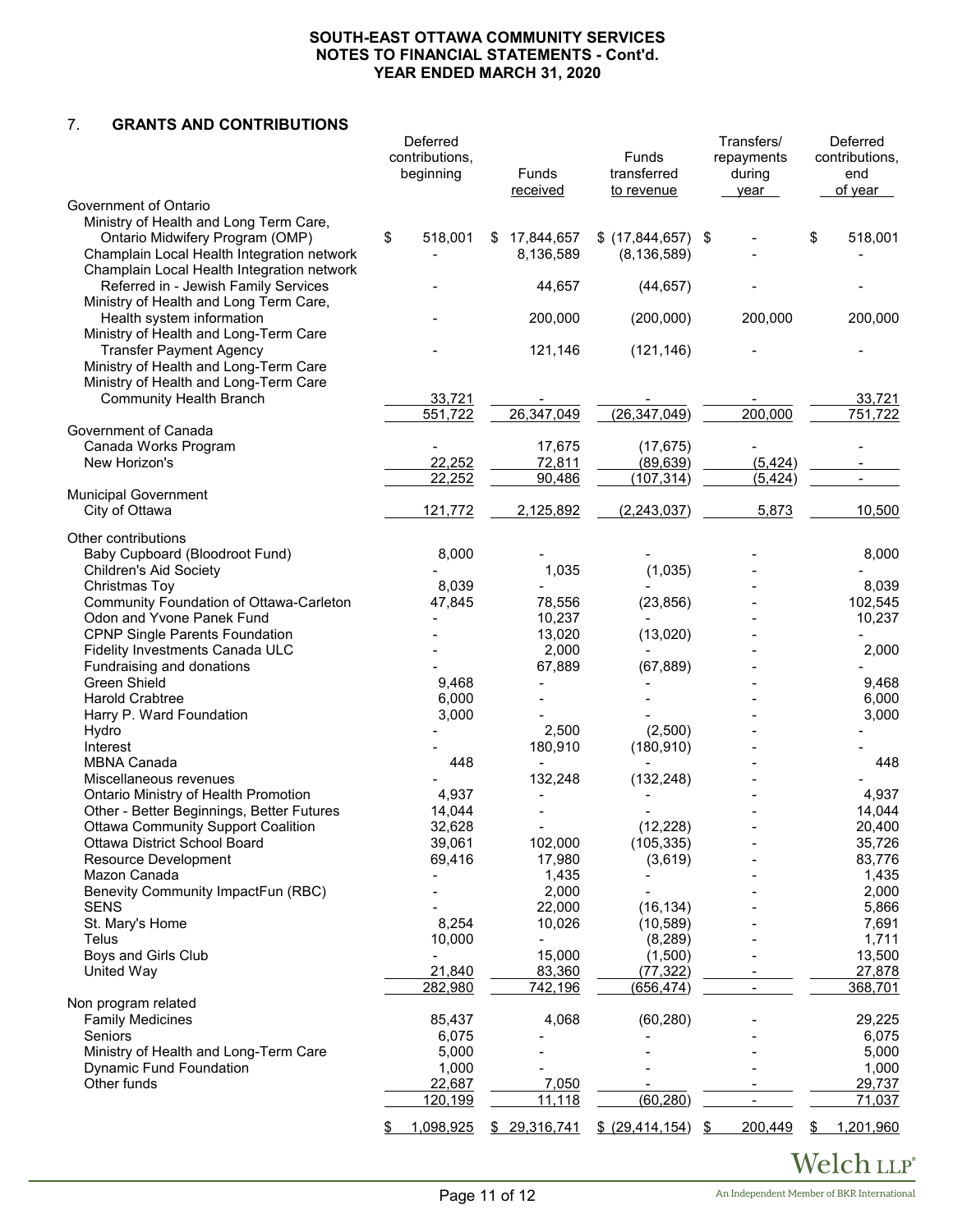#### 8. **COMMITMENTS**

The Centre leases space at 1355 Bank Street until March 31, 2024 at an annual base rent of \$300,000, plus estimated operating cost and realty tax apportionments of \$378,000 annually.

The Centre has also entered into a lease for equipment with Xerox expiring May 15, 2024.

Future annual lease payments for the next five years, excluding final adjustments for operating cost and realty tax apportionments are expected to be as follows:

| 2020-2021 | 678,000     |
|-----------|-------------|
| 2021-2022 | 678,000     |
| 2022-2023 | 689,000     |
| 2023-2024 | 689,000     |
| 2024-2025 | 12,000      |
|           | \$2,746,000 |

#### 9. **EMPLOYEE BENEFIT PLANS**

Most of the employees of the Centre are eligible to be members of the Healthcare of Ontario Pension Plan, which is a contributory defined benefit multi-employer pension plan. Employer contributions made to the Plan during the year by the Centre amounted to \$439,976 (2019 - \$420,753) and are included in salaries and benefits in the statement of operations. This was less than 0.01% of the Plan's total employer contributions. The Plan's December 31, 2019 actuarial valuation indicate that the Plan is fully funded.

The Centre also contributes to a defined contribution group retirement savings plan held with London Life. Employer contributions made to the plan amounted to \$12,780 (2019 - \$19,214) and are included in salaries and benefits in the statement of operations.

#### 10. **COVID-19**

In Mid-March of 2020, the Government of Canada instituted emergency measures in response to the public health concerns originating from the spread of COVID-19.

A high degree of uncertainty persists surrounding the full economic impact of the situation. The unpredictable nature of the spread of the virus makes it difficult to determine the length of time that the Centre's operations may be impacted. Consequently, at the time of issuances of these financial statements, the effect that the abrupt decline in economic activity may have on the Centre's operations, assets, liabilities, net assets, revenues and expenses are not yet known.

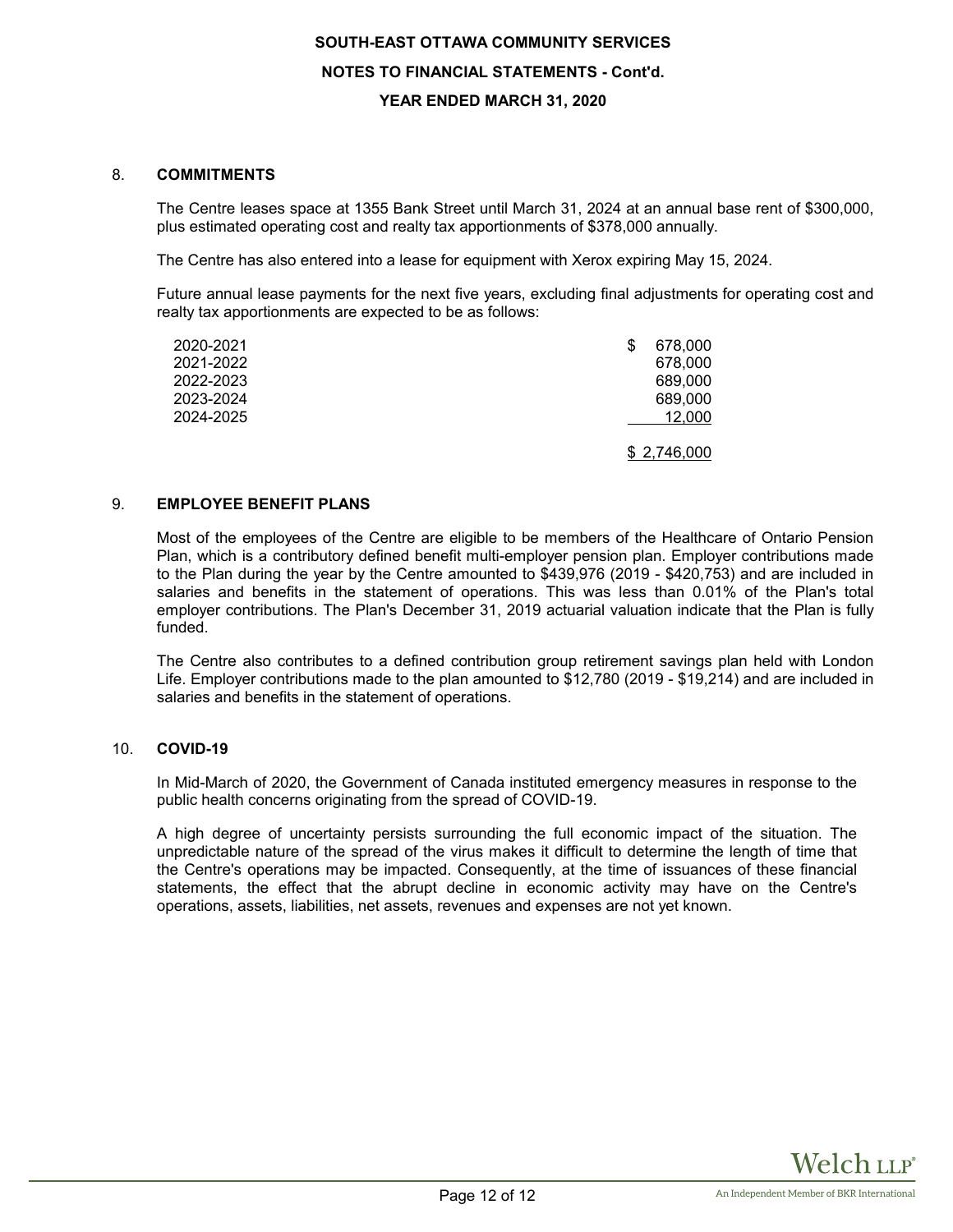# **OTHER FINANCIAL INFORMATION**

**For**

**SOUTH-EAST OTTAWA COMMUNITY SERVICES For year ended MARCH 31, 2020**

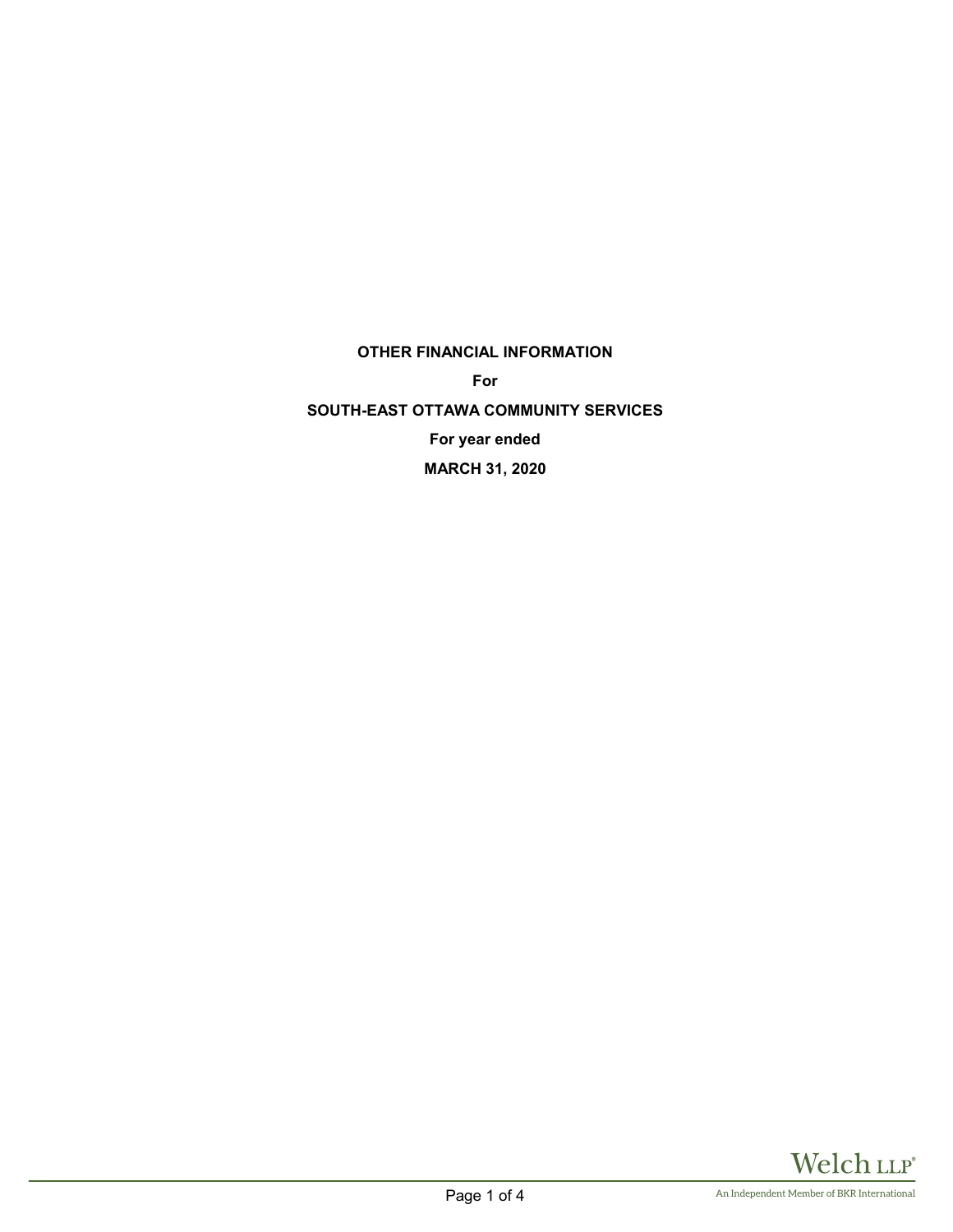# Welch LLP®

To the Directors of

# **SOUTH-EAST OTTAWA COMMUNITY SERVICES**

We have completed our examination of the financial statements of South-East Ottawa Community Services for the year ended March 31, 2020 and have reported to the members thereon. The schedules attached, which reflect additional details not necessary to the fair presentation of the financial statements as a whole, have been drawn from the accounts for your information only.

Yours very truly,

WelchCLP

Chartered Professional Accountants Licensed Public Accountants

Ottawa, Ontario June 25, 2020.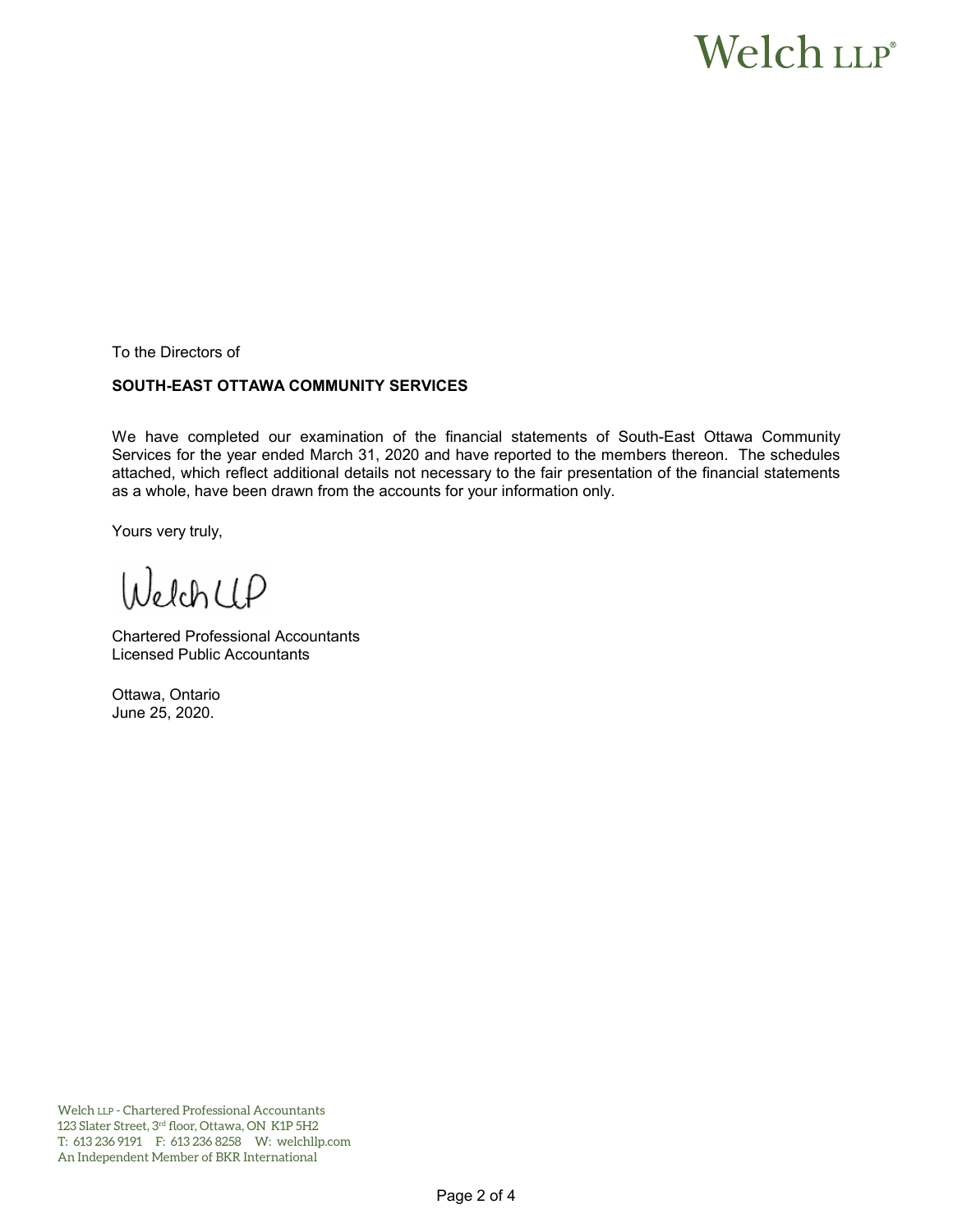# **SOUTH-EAST OTTAWA COMMUNITY SERVICES SCHEDULE OF OPERATIONS - BY PROGRAM YEAR ENDED MARCH 31, 2020**

|                                                                        | Community                |                          |                          |                          |                   |                                     |                          |                          |                          |                      |                           |
|------------------------------------------------------------------------|--------------------------|--------------------------|--------------------------|--------------------------|-------------------|-------------------------------------|--------------------------|--------------------------|--------------------------|----------------------|---------------------------|
|                                                                        | Board                    |                          |                          |                          |                   | and                                 |                          |                          |                          |                      |                           |
|                                                                        | Administered<br>Funds    | Corporate                | Intake<br>Counselling    | Community<br>Development | Youth<br>Programs | Home<br>Support                     | EarlyON<br>Centre        | Midwifery<br>Program     | Health<br>Centre         | 2020<br>Total        | 2019<br>Total             |
| <b>Revenue</b>                                                         |                          |                          |                          |                          |                   |                                     |                          |                          |                          |                      |                           |
| <b>Grants and contributions</b>                                        |                          |                          |                          |                          |                   |                                     |                          |                          |                          |                      |                           |
| Government of Ontario                                                  |                          |                          |                          |                          |                   |                                     |                          |                          |                          |                      |                           |
| Ministry of Health and Long-Term Care,                                 | \$                       |                          | \$                       | \$                       | \$                | \$                                  |                          |                          |                          | \$17,965,803         |                           |
| Community Health Branch<br>Champlain Local Health Integration Network  | 121,146                  | \$                       |                          |                          |                   | 367,500                             | \$                       | \$17,844,657             | \$<br>7,769,089          | 8,136,589            | \$16,616,230<br>8,135,829 |
| Champlain Local Health Integration Network                             |                          |                          |                          |                          |                   |                                     |                          |                          |                          |                      |                           |
| referred in Jewish Family Services                                     |                          |                          |                          |                          |                   |                                     |                          |                          | 44,657                   | 44,657               | 43,925                    |
| Ministry of Health and Long-term Care,                                 |                          |                          |                          |                          |                   |                                     |                          |                          |                          |                      |                           |
| <b>Community Health Branch</b>                                         |                          |                          |                          |                          |                   |                                     |                          |                          | 200,000                  | 200,000              | $\sim$                    |
| <b>Federal Government</b>                                              | 121,146                  | $\sim$                   | $\overline{\phantom{a}}$ | $\sim$                   | $\sim$            | 367,500                             | $\sim$                   | 17,844,657               | 8,013,746                | 26,347,049           | 24,795,984                |
| Canada Works Program                                                   |                          |                          |                          |                          | 13,245            | 4,430                               |                          |                          |                          | 17,675               | 11,122                    |
| New Horizon's                                                          |                          |                          |                          | 89,639                   |                   |                                     |                          |                          |                          | 89,639               | 136,737                   |
|                                                                        |                          |                          |                          | 89,639                   | 13,245            | 4,430                               |                          |                          | $\sim$                   | 107,314              | 147,859                   |
| <b>Municipal Government</b>                                            |                          |                          |                          |                          |                   |                                     |                          |                          |                          |                      |                           |
| City of Ottawa - Community<br>City of Ottawa - EarlyON                 |                          | 361,600                  | 173,967<br>20,000        | 816,252                  | 23,065            | 132,197<br>$\overline{\phantom{a}}$ | 715,956                  |                          |                          | 1,507,081<br>735,956 | 1,504,530<br>686,581      |
|                                                                        |                          | 361,600                  | 193,967                  | 816,252                  | 23,065            | 132,197                             | 715,956                  | $\sim$                   |                          | 2,243,037            | 2,191,111                 |
|                                                                        |                          |                          |                          |                          |                   |                                     |                          |                          |                          |                      |                           |
| Other grants and contributions                                         |                          |                          |                          |                          |                   |                                     |                          |                          |                          |                      |                           |
| <b>CPNP Single Parents Foundation</b><br><b>Children's Aid Society</b> |                          |                          | 1,035                    |                          |                   |                                     | 13,020                   |                          |                          | 13,020<br>1,035      | 4,898<br>7,061            |
| Community Foundation of Ottawa Carleton                                |                          |                          |                          | 21,730                   |                   | 2,000                               |                          |                          |                          | 23,730               | 63,731                    |
| Desjardins                                                             |                          |                          |                          |                          |                   |                                     |                          |                          |                          | $\sim$               | 5,247                     |
| MBNA Canada                                                            |                          |                          |                          |                          |                   |                                     |                          |                          |                          |                      | 3,686                     |
| Ottawa-Carleton District School Board                                  |                          | 13,292                   |                          |                          | 92,043            |                                     |                          |                          |                          | 105,335              | 73,666                    |
| <b>Ottawa Community Support Coalition</b><br>United Way                |                          |                          |                          | 27,412                   | 10,400            | 12,228<br>39,510                    |                          |                          |                          | 12,228<br>77,322     | 39,500<br>96,546          |
| The Sens Foundation                                                    |                          |                          |                          | 16,134                   |                   |                                     |                          |                          |                          | 16,134               | $\sim$                    |
|                                                                        |                          | 13,292                   | 1,035                    | 65,276                   | 102,443           | 53,738                              | 13,020                   | $\sim$                   | $\sim$                   | 248,804              | 294,335                   |
| Other                                                                  |                          |                          |                          |                          |                   |                                     |                          |                          |                          |                      |                           |
| Interest                                                               | 37,896                   |                          |                          | 20                       |                   |                                     |                          | 128,025                  | 14,969                   | 180,910              | 117,526                   |
| Donation<br>Fundraising events                                         | 10,204                   |                          |                          | 283                      | 800               | 12,851<br>43,751                    |                          |                          | $\sim$                   | 24,138<br>43,751     | 12,779<br>53,589          |
| Amortization of deferred grants                                        |                          | $\overline{\phantom{a}}$ |                          |                          |                   | $\sim$                              | $\overline{\phantom{a}}$ | $\overline{\phantom{a}}$ | 23,968                   | 23,968               | 57,310                    |
| Miscellaneous revenue                                                  |                          | 128,805                  | 17,306                   | 8,770                    | 15,785            | 17,642                              | 150                      |                          | 30,693                   | 219,151              | 184,394                   |
| Allocation of board administered funds                                 | (169, 246)               | 166,976                  |                          |                          |                   | 2,270                               |                          |                          |                          | $\sim$               |                           |
|                                                                        | (121, 146)               | 295,781                  | 17,306<br>212,308        | 9,073                    | 16,585<br>155,338 | 76,514                              | 150<br>729,126           | 128,025<br>17,972,682    | 69,630                   | 491,918              | 425,598<br>27,854,887     |
| <b>Total revenue</b>                                                   | $\overline{\phantom{a}}$ | 670,673                  |                          | 980,240                  |                   | 634,379                             |                          |                          | 8,083,376                | 29,438,122           |                           |
| <b>Expenses</b>                                                        |                          |                          |                          |                          |                   |                                     |                          |                          |                          |                      |                           |
| Operational                                                            |                          |                          |                          |                          |                   |                                     |                          |                          |                          |                      |                           |
| Salaries and benefits                                                  |                          |                          | 180,811<br>30,778        | 571,874                  | 147,109           | 435,791                             | 322,742<br>96,198        |                          | 4,436,263                | 6,094,590            | 6,257,851<br>2,388,539    |
| Materials, supplies and services<br>Administrative                     |                          | 24,099                   |                          | 383,430                  | 6,308             | 50,370                              |                          |                          | 1,822,687                | 2,413,870            |                           |
| Salaries and benefits                                                  |                          | 374,059                  |                          |                          |                   | 101,503                             | 26,000                   | $\overline{\phantom{a}}$ | 600,380                  | 1,101,942            | 1,012,773                 |
| Materials, supplies and services                                       |                          | 133,571                  | 719                      | 22,596                   | 1,853             | 25,515                              | 22,327                   | $\overline{\phantom{a}}$ | 509,043                  | 715,624              | 635,422                   |
| Midwifery program costs                                                |                          |                          |                          |                          |                   | $\sim$                              | $\sim$                   | 17,277,627               | $\sim$                   | 17,277,627           | 15,798,740                |
| Occupancy<br>Non-recurring                                             |                          | 187,102                  |                          | 2,340                    | 68                | 21,200                              | 1,000                    | $\sim$                   | 455,050                  | 666,760              | 707,494<br>40,812         |
| Amortization of capital assets                                         |                          | $\sim$                   |                          |                          | $\sim$            | $\overline{\phantom{a}}$            | 164,314<br>$\sim$        |                          | 35,985<br>23,968         | 200,299<br>23,968    | 57,310                    |
| <b>Total expenses</b>                                                  | $\sim$                   | 718,831                  | 212,308                  | 980,240                  | 155,338           | 634,379                             | 632,581                  | 17,277,627               | 7,883,376                | 28,494,680           | 26,898,941                |
|                                                                        |                          |                          |                          |                          |                   |                                     |                          |                          |                          |                      |                           |
| Net revenue before items below                                         |                          | (48, 158)                |                          |                          |                   |                                     | 96,545                   | 695,055                  | 200,000                  | 943,442              | 955,946                   |
|                                                                        |                          |                          |                          |                          |                   |                                     |                          |                          |                          |                      |                           |
| <b>Transfer to deferred contributions</b>                              |                          | $\overline{\phantom{a}}$ |                          |                          |                   |                                     | (5, 873)                 | $\sim$                   | (200,000)                | (205, 873)           | (48, 640)                 |
| Repaid to funder in year                                               |                          |                          |                          |                          |                   |                                     |                          | $\overline{\phantom{a}}$ | $\overline{\phantom{a}}$ | $\sim$               | (500,000)                 |
|                                                                        |                          |                          |                          |                          |                   |                                     |                          |                          |                          |                      |                           |
| <b>Administrative recoveries</b>                                       |                          | 48,158                   |                          |                          |                   |                                     |                          |                          |                          | 48,158               |                           |
|                                                                        |                          |                          |                          |                          |                   |                                     |                          |                          |                          |                      |                           |
| Amount repayable to funders                                            |                          | $\overline{\phantom{a}}$ |                          |                          |                   | $\overline{\phantom{a}}$            | (90, 672)                | (695, 055)               | $\sim$                   | (785, 727)           | (406, 589)                |
|                                                                        |                          |                          |                          |                          |                   |                                     |                          |                          |                          |                      |                           |
| Net revenue                                                            |                          | - \$                     | \$                       |                          |                   |                                     |                          |                          |                          |                      | 717                       |

(See accompanying letter to directors dated June 25, 2020)

| 2020<br><b>Total</b>                                                             | 2019<br><b>Total</b>                                                                |  |  |  |  |  |  |
|----------------------------------------------------------------------------------|-------------------------------------------------------------------------------------|--|--|--|--|--|--|
|                                                                                  |                                                                                     |  |  |  |  |  |  |
| 17,965,803<br>\$<br>8,136,589                                                    | \$16,616,230<br>8,135,829                                                           |  |  |  |  |  |  |
| 44,657                                                                           | 43,925                                                                              |  |  |  |  |  |  |
| 200,000<br>26,347,049                                                            | 24,795,984                                                                          |  |  |  |  |  |  |
| 17,675<br>89,639<br>107,314                                                      | 11,122<br>136,737<br>147,859                                                        |  |  |  |  |  |  |
| 1,507,081<br>735,956<br>2,243,037                                                | 1,504,530<br><u>686,581</u><br>2,191,111                                            |  |  |  |  |  |  |
| 13,020<br>1,035<br>23,730<br>105,335<br>12,228<br>77,322<br>16,134<br>248,804    | 4,898<br>7,061<br>63,731<br>5,247<br>3,686<br>73,666<br>39,500<br>96,546<br>294,335 |  |  |  |  |  |  |
| 180,910<br>24,138<br>43,751<br>23,968<br>219,151                                 | 117,526<br>12,779<br>53,589<br>57,310<br>184,394                                    |  |  |  |  |  |  |
| 491,918<br>29,438,122                                                            | <u>425,598</u><br>27,854,887                                                        |  |  |  |  |  |  |
| 6,094,590<br>2,413,870                                                           | 6,257,851<br>2,388,539                                                              |  |  |  |  |  |  |
| 1,101,942<br>715,624<br>17,277,627<br>666,760<br>200,299<br>23,968<br>28,494,680 | 1,012,773<br>635,422<br>15,798,740<br>707,494<br>40,812<br>57,310<br>26,898,941     |  |  |  |  |  |  |
| 943,442                                                                          | 955,946                                                                             |  |  |  |  |  |  |
| (205, 873)                                                                       | (48, 640)                                                                           |  |  |  |  |  |  |
|                                                                                  | (500,000)                                                                           |  |  |  |  |  |  |
| 48,158                                                                           |                                                                                     |  |  |  |  |  |  |
| (785, 727)                                                                       | (406, 589)                                                                          |  |  |  |  |  |  |
| \$                                                                               | \$_<br>717                                                                          |  |  |  |  |  |  |